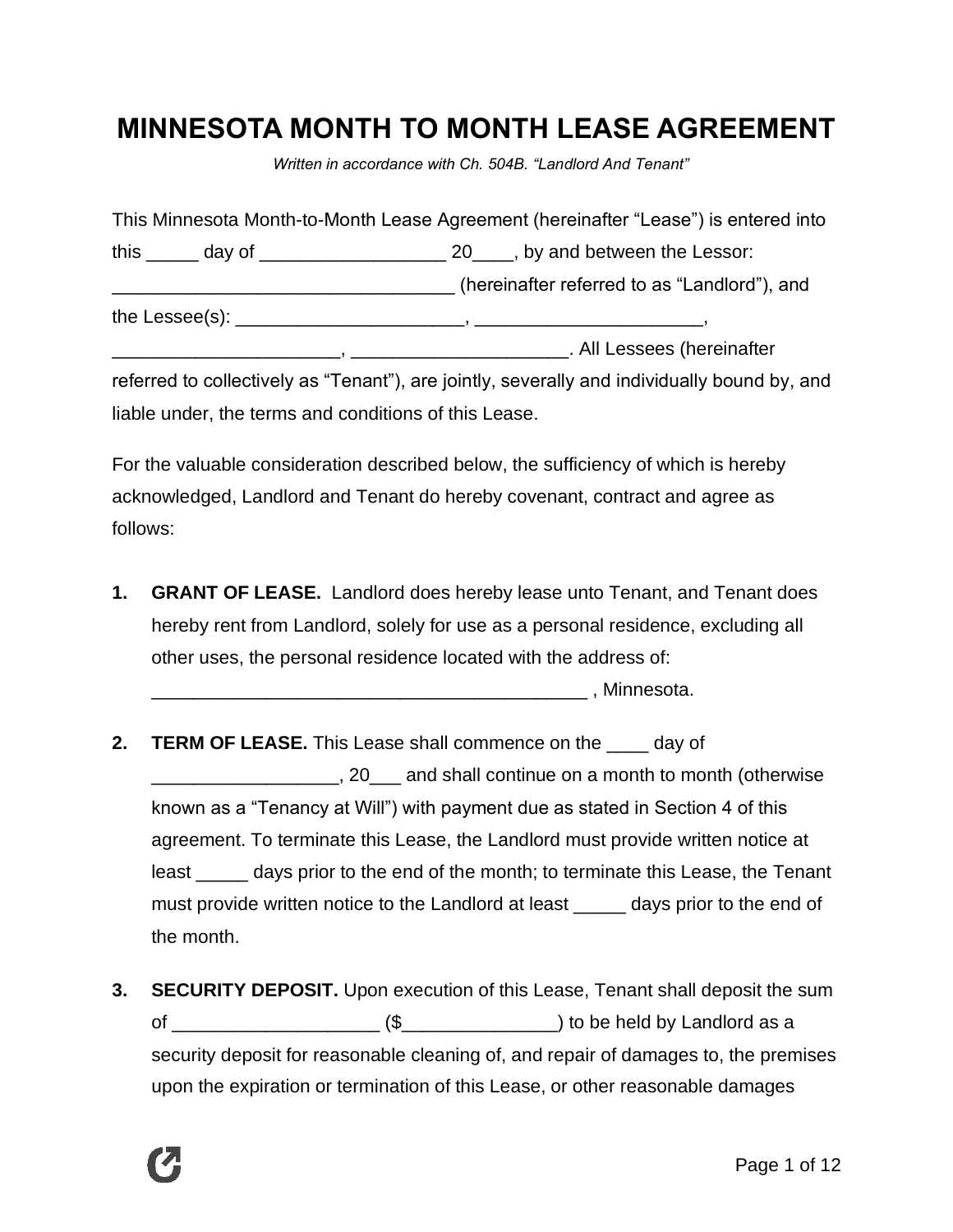resulting from a default by Tenant. Tenant shall be liable to Landlord for all damages to the leased premises upon the termination of this Lease, ordinary wear and tear excepted. Tenant may not apply the security deposit to any rent due under this Lease. If Landlord sells or assigns the leased premises, Landlord shall have the right to transfer Tenant's security deposit to the new owner or assignee to hold under this Lease, and upon so doing Landlord shall be released from all liability to Tenant for return of said security deposit.

**4. RENT PAYMENTS.** Tenant agrees to pay unto the Landlord during the term of this Minnesota Lease total rent in the sum of

\_\_\_\_\_\_\_\_\_\_\_\_\_\_\_\_\_\_\_\_\_\_\_\_**(\$\_\_\_\_\_\_\_\_\_)**. Rental payments are to be made in equal monthly installments of **( )**, said installment for each month being due and payable on or before the 1st day of the month, unless otherwise specified. The Tenant has \_\_\_\_ days to pay rent in full after receiving notice according to Minnesota Law.

Move-in Fee: A Move-in Fee of (**\$\_\_\_\_**) is due on the first day of the lease.

Tenant agrees to pay rent in lawful U.S. money. Rent will be paid through  $beginingsmall} \nbegin{smallmatrix}\n \text{begin} 1\end{smallmatrix} \end{smallmatrix}$ 

All notices from Tenant to Landlord under this shall be delivered to the address:

\_\_\_\_\_\_\_\_\_\_\_\_\_\_\_\_\_\_\_\_\_\_\_\_\_\_\_\_\_\_\_\_\_\_\_\_\_\_\_\_\_\_\_\_\_\_\_\_\_\_\_\_\_\_\_\_\_\_\_\_\_\_\_\_

Tenant agrees that rent monies will not be considered paid until Landlord or Landlord's agent receives the rent monies, either by mail or by delivery to the above address. Tenant placing rent monies in the mail is not sufficient for rent to be considered paid, and rent will be considered unpaid until actual receipt thereof.

If there are multiple Tenants signed to this Lease, all such Tenants are jointly, severally and individually bound by, and liable under, the terms and conditions of this Lease. A judgment entered against one Tenant shall be no bar to an action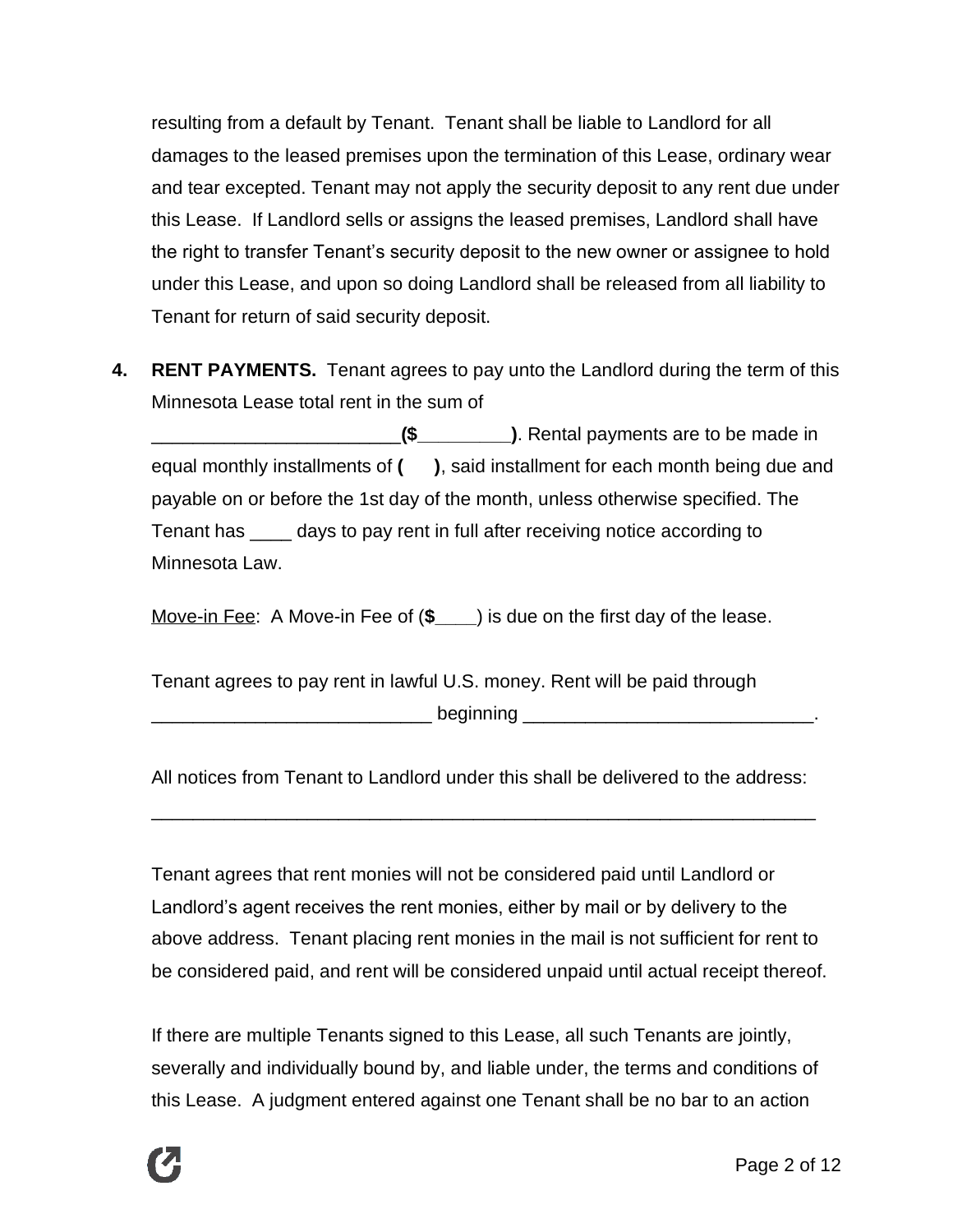against other Tenants.

- **5. EVICTION** If the Tenant does not pay the rent within fourteen (14) days of the date when it is due, the Tenant may be evicted. The Landlord may also evict the Tenant if the Tenant does not comply with all of the terms of this Minnesota Lease, or for any other causes allowed by law. If evicted, the Tenant must continue to pay the rent for the rest of the term. The Tenant must also pay all costs, including reasonable attorney fees, related to the eviction and the collection of any moneys owed to the Landlord, along with the cost of re-entering, re-renting, cleaning and repairing the Premises. Rent received from any new tenant during the remaining term of this lease will be applied by the Landlord to reduce rent only, which may be owed by the Tenant.
- **6. DELIVERY OF NOTICES.** Any giving of notice under this Minnesota Lease or applicable state law shall be made by Tenant in writing and delivered to the address noted above for the payment of rent, either by hand delivery or by mail. Certified or registered mail is recommended. Delivery by mail shall not be considered complete until actual receipt by Landlord or Landlord's agent. Any notices from Landlord to Tenant shall be in writing and shall be deemed sufficiently served upon Tenant if when deposited in the mail addressed to the leased premises, or addressed to Tenant's last known post office address, or hand delivered, or placed in Tenant's mailbox. If Tenant is more than one person, then notice to one shall be sufficient as notice to all.
- **7. UTILITIES.** Landlord will provide and pay for the following utilities (check those that apply):

Electric  $\Box$  Telephone  $\Box$  Gas - Heat  $\Box$  Gas - Appliances  $\Box$  Cable/Internet  $\Box$ Water & Sewer  $\Box$ 

Tenant shall be responsible for contacting and arranging for any utility service not provided by the Landlord, and for any utilities not listed above. Tenant shall be responsible for having same utilities disconnected on the day Tenant delivers the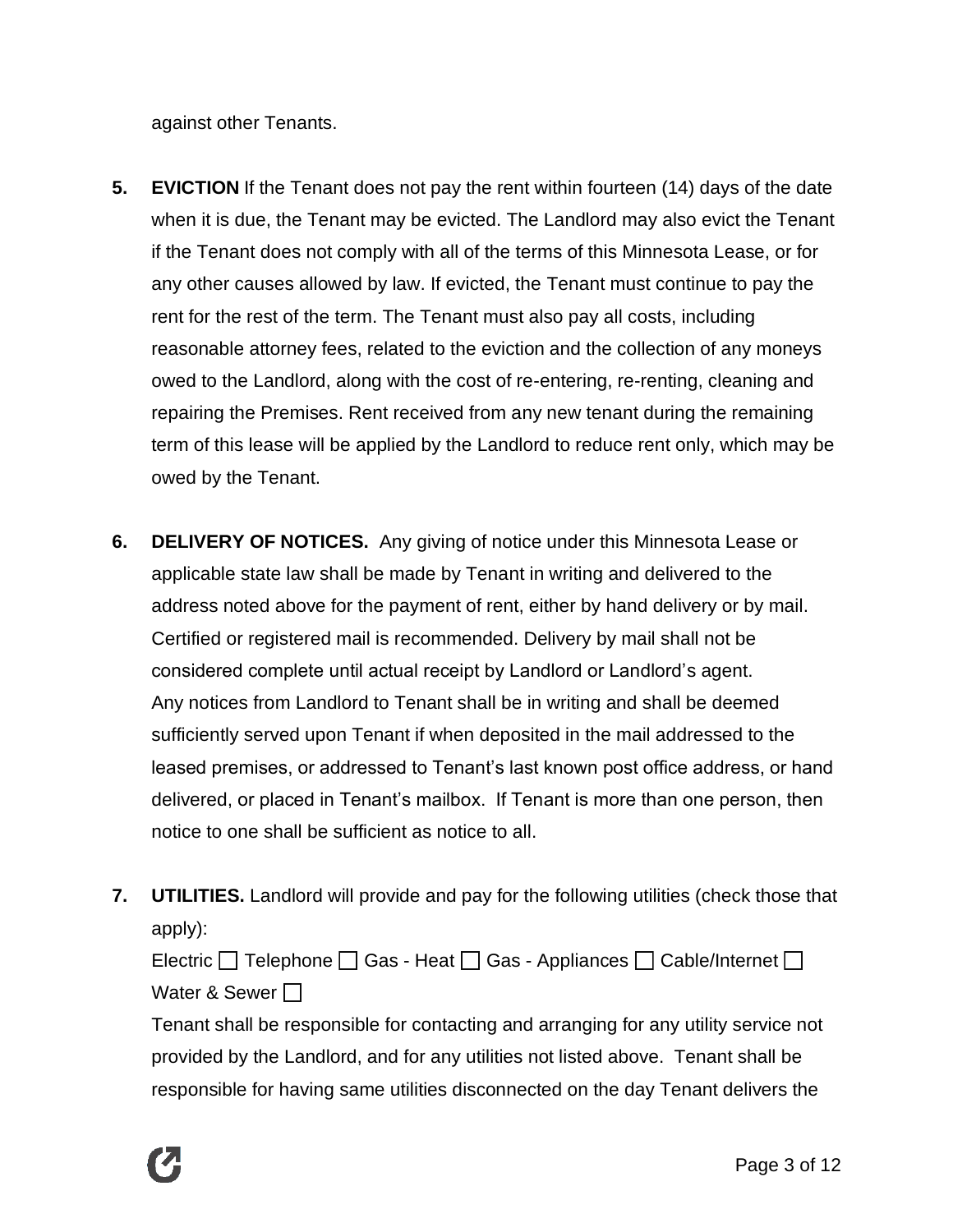leased premises back unto Landlord upon termination or expiration of this Minnesota Lease.

Tenant shall use reasonable care in conservation of utilities not chargeable to the Tenant. Tenant will not bring into use any articles in the premises that will overload the gas, electric, or water capacities thereof or install any major appliances which create excess usage of any utilities that are chargeable to the Landlord.

# **8. OBLIGATIONS AND DUTIES OF LANDLORD.**

Landlord shall:

- (a) Comply with the requirements of MD building and housing code materially affecting health and safety;
- (b) Maintain the dwelling unit, its plumbing and heating system, in substantially the same condition as at the inception of the lease, reasonable wear and tear excluded, unless the dwelling unit, its plumbing and heating system is damaged or impaired as a result of the deliberate or negligent actions of the Tenant or those present with Tenant's knowledge or permission.

# **9. OBLIGATIONS AND DUTIES OF TENANT.**

Tenant shall:

- (a) Keep that part of the premises that he occupies and uses as clean and as safe as the condition of the premises permits;
- (b) Dispose from his dwelling unit all ashes, rubbish, garbage and other waste in a clean and safe manner in compliance with community standards;
- (c) Keep all plumbing fixtures in the dwelling unit used by the Tenant as clean as their condition permits;

This includes making sure a drain cover is properly placed over each shower drain to prevent clogging of the main line. In the event the shower becomes backed up and it is discovered no drain cover was in place, tenant assumes responsibility of costs to unclog and repair the drain as determined by a professional Plumber;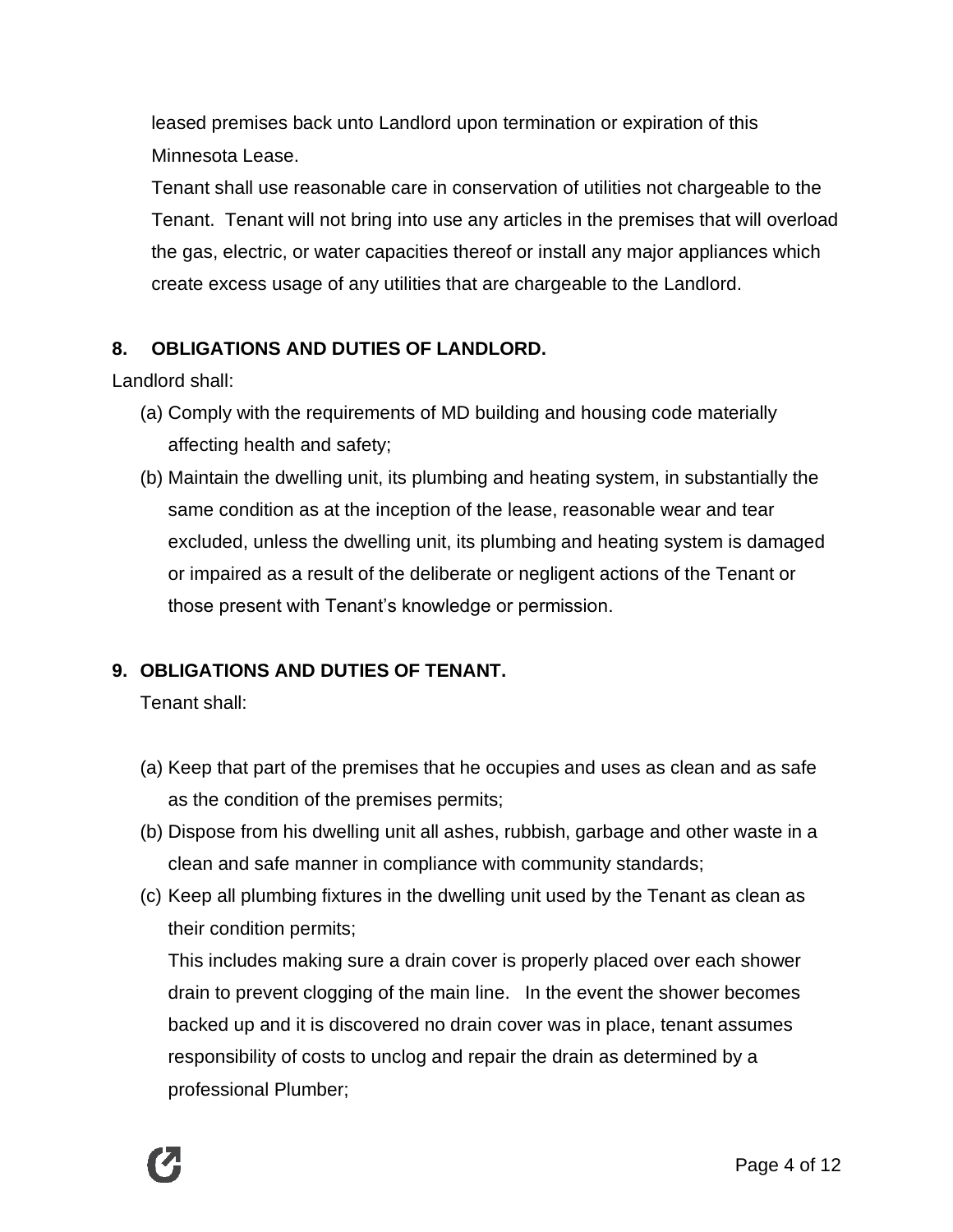- (d) Use in a reasonable manner all electrical, plumbing, sanitary, heating, ventilating, air conditioning and other facilities and appliances in the premises;
- (e) Not deliberately or negligently destroy, deface, damage, impair or remove any part of the premises or knowingly permit any other person to do so;
- (f) Conduct himself and require other persons on the premises with his consent to conduct themselves in a manner that will not disturb his neighbors' peaceful enjoyment of their premises;
- (g) Inform the Landlord of any condition of which he has actual knowledge which may cause damage to the premises;
- (h) To the extent of his legal obligation, maintain the dwelling unit in substantially the same condition, reasonable wear and tear excepted, and comply with the requirements of applicable building and housing codes materially affecting health and safety;
- (i) Not engage in any illegal activity upon the leased premises as documented by a law enforcement agency;
- (j) Not smoke or permit others to smoke in the premises;
- (k) Not utilize any portable heating/cooling mechanism upon the leased premises without the Landlords permission.
- (l) Not engage in any activity creating excessive noise disturbances upon the leased premises;
- (m) Check forced air furnace and air conditioning filters monthly and replace when necessary to prevent damage. Any repairs resulting from clogged filters will be the tenants responsibility.
- (n) Replace all light bulbs and fuses when necessary;
- (o) Test all smoke detectors monthly and report any malfunctions to Landlord immediately;
- (p) Promptly remove any snow and ice as necessary in front of the property and on walkways;
- (q) Properly maintain exterior of unit by removing leaves, sticks and other debris that accumulates on and around the unit including exterior gutters drains and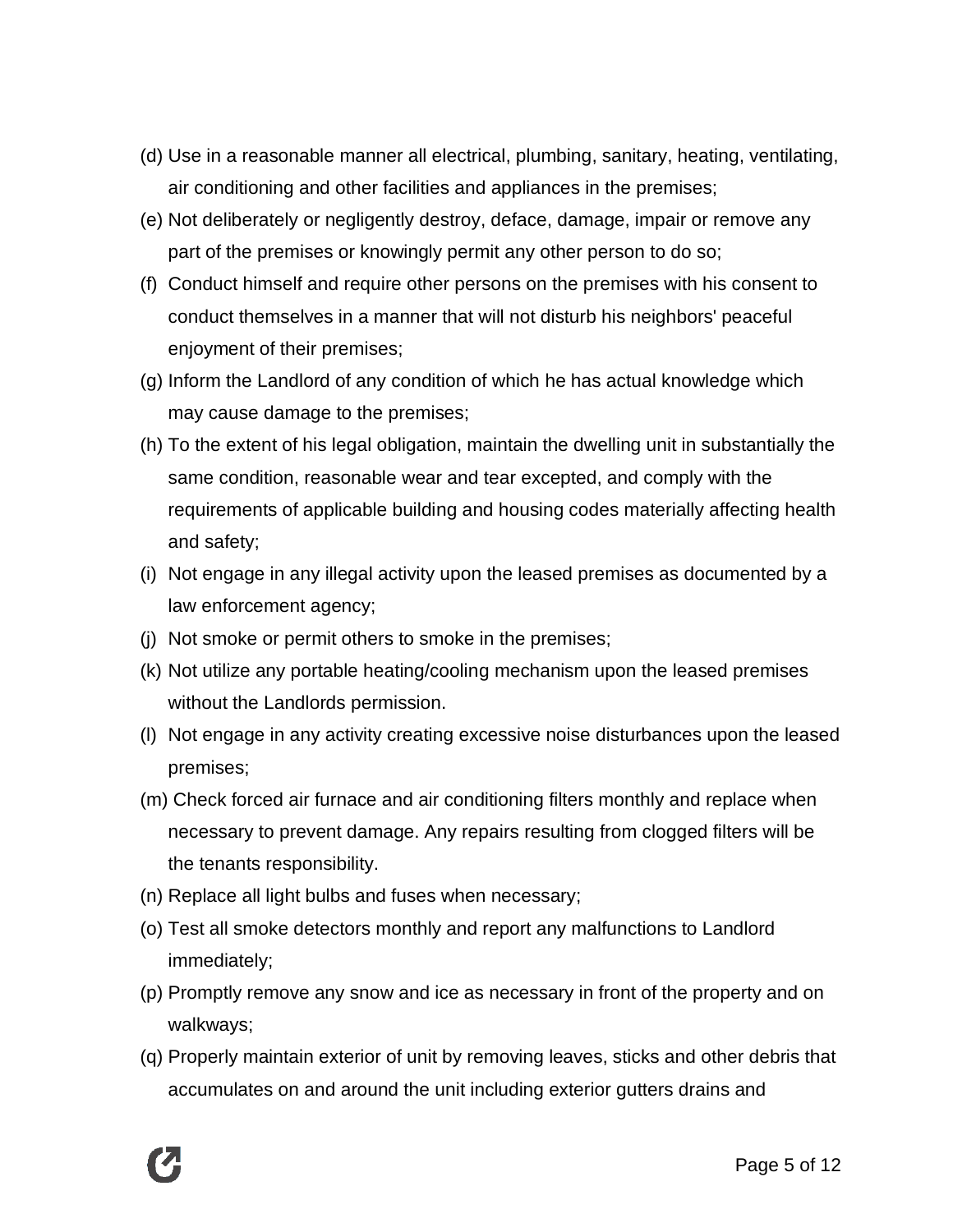downspouts.

- (r) Keep all trees, lawn, vines, plants and shrubbery well-trimmed and in good condition.
- (s) Ensure the home is professionally cleaned at move-out or allow Landlord to schedule cleaning and deduct from Security Deposit. If the home is not returned in the same condition it was received minus normal wear and tear, fines will be assessed from the Security Deposit on file.

**Mail Box Key**: One (1) mailbox key for your unit will be provided to Tenants upon execution of this lease agreement. The mailbox key shall be returned to the Landlord at the expiration of the Minnesota Lease. Failure to return the mailbox key will result in a \$ \_\_\_\_ assessment against Tenants' security deposit.

**Mailbox No.:** 

**Parking Space**: The parking space for the unit is number \_\_\_\_\_\_\_\_\_.

- **10. NO ASSIGNMENT OR SUBLET.** Tenant expressly agrees that the leased premises nor any portion thereof shall not be assigned or sublet by Tenant without the prior consent of Landlord. Tenant shall provide Landlord with \_\_\_\_\_ days' notice of intent to Sublet, will be responsible for finding a suitable Subletter and be responsible for continuing payment of rent in the event the Subletter fails to make payment.
- **11. TENANT INSURANCE.** Landlord shall not be liable to Tenant, Tenant's family or Tenant's invitees, licensees, and/or guests for damages not proximately caused by Landlord or Landlord's agents. Landlord will not compensate Tenant or anyone else for damages proximately caused by any other source whatsoever, or by Acts of God, and Tenant is therefore strongly encouraged to independently purchase insurance to protect Tenant, Tenant's family, Tenant's invitees, licensees, and/or guests, and all personal property on the leased premises and/or in any common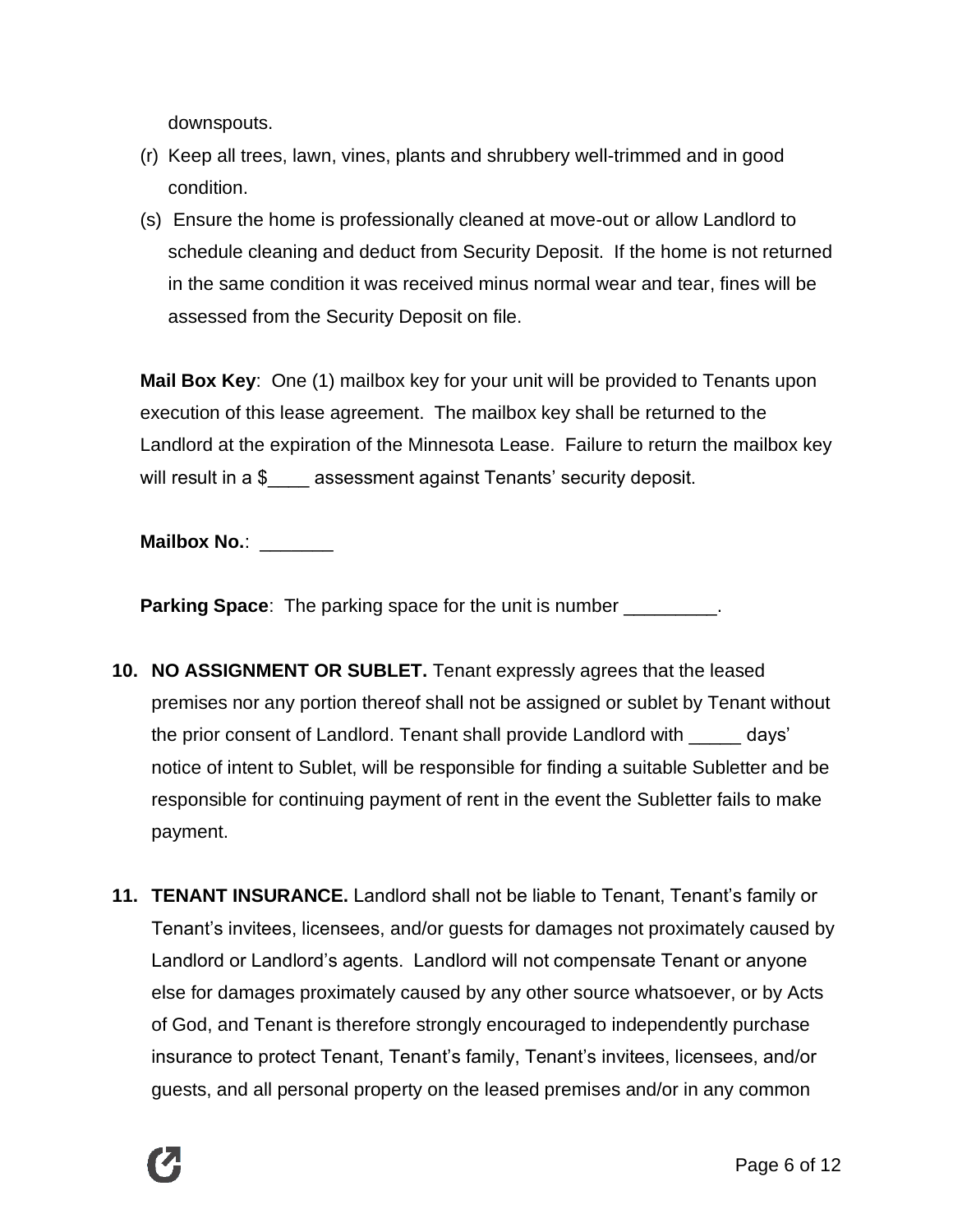areas from any and all damages. Tenants are not covered by Landlord's insurance for any loss or damage to personal property belonging to tenant due to fire, burglary, water damage, or other occurrence, nor for liability or medical payments.

**12. CONDITION OF LEASED PREMISES.** It is agreed that tenant shall within \_\_\_\_ days of occupancy give landlord or agent prompt notice in writing of any defects, leaks or breakage in the structure, equipment or fixtures of said premises, including damage by fires, storm and flood, as tenant will be held liable for all damages attributable to such unreported conditions.

Tenant agrees not to damage the premises through any act or omission, and to be responsible for any damages sustained through the acts or omissions of Tenant, Tenant's family or Tenant's invitees, licensees, and/or guests. If such damages are incurred, Tenant is required to pay for any resulting repairs at the same time and in addition to the next month's rent payment, with consequences for nonpayment identical to those for non-payment of rent described herein. At the expiration or termination of the Lease, Tenant shall return the leased premises in as good condition as when taken by Tenant at the commencement of the lease, with only normal wear-and-tear excepted. Tenant shall have the right to remove from the premises Tenant's fixtures placed thereon by Tenant at his expense, provided, however, that Tenant in effecting removal, shall restore the leased premises to as good, safe, sound, orderly and sightly condition as before the addition of Tenant's fixture. Failing this, Tenant shall be obligated to pay for repairs as stated above.

**13. ALTERATIONS.** Tenant shall make no alterations, decorations, additions, or improvements to the leased premises without first obtaining the express consent of Landlord. Any of the above-described work shall become part of the dwelling. If carried out by independent contractors, said contractors must be approved by Landlord. All work shall be done at such times and in such manner as Landlord may designate.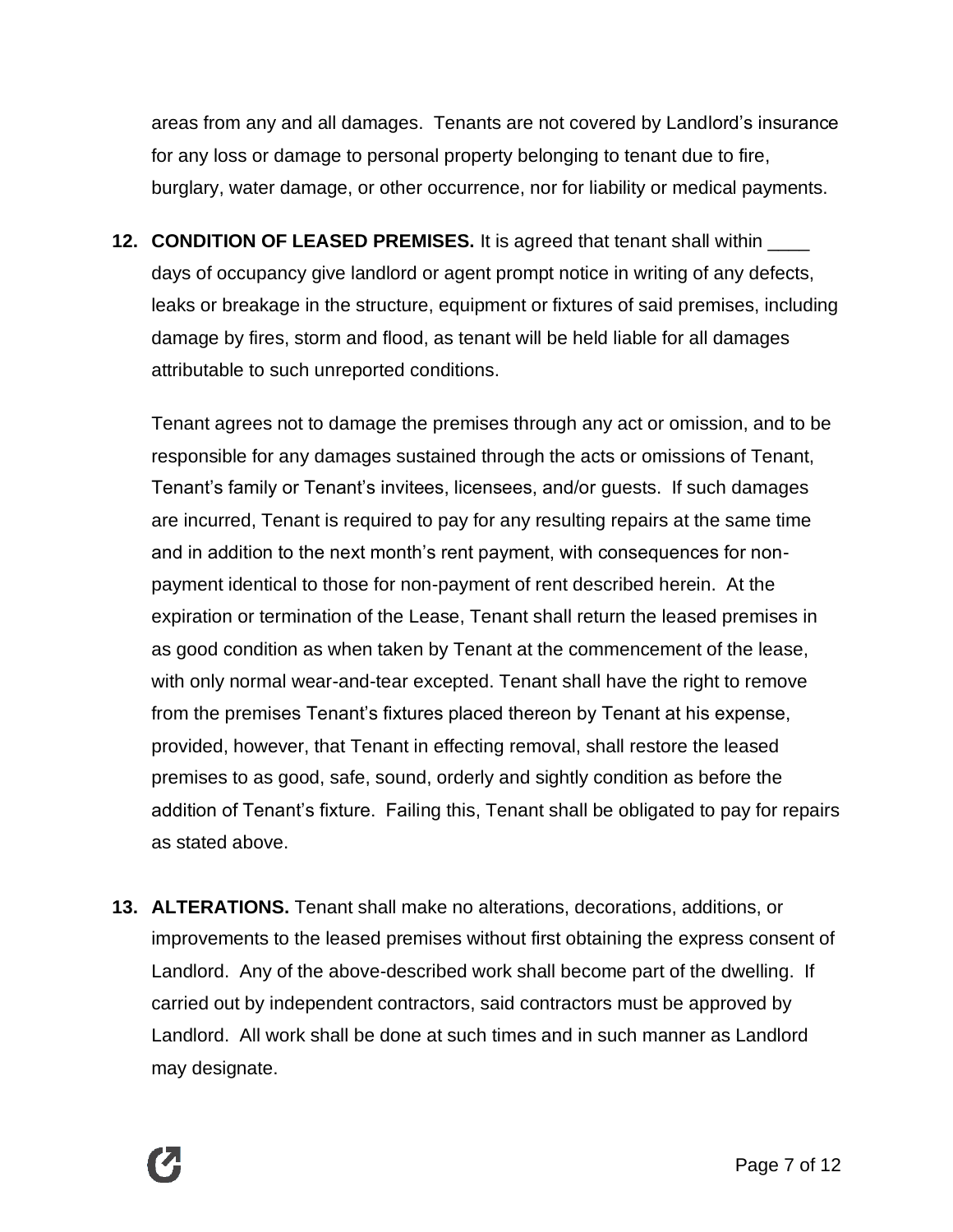- **14. NO ILLEGAL USE.** Tenant shall not perpetrate, allow or suffer any acts or omissions contrary to law or ordinance to be carried on upon the leased premises or in any common area. Upon obtaining actual knowledge of any illegal acts or omissions upon the leased premises, Tenant agrees to immediately inform Landlord and the appropriate authorities. Tenant shall bear responsibility for any and all illegal acts or omissions upon the leased premises and shall be considered in breach of this Minnesota Lease upon conviction of Tenant or any of Tenant's family or invitees, licensees, and/or guests for any illegal act or omission upon the leased premises- whether known or unknown to Tenant.
- **15. NOTICE OF INJURIES.** In the event of any significant injury or damage to Tenant, Tenant's family, or Tenant's invitees, licensees, and/or guests, or any personal property, suffered in the leased premises or in any common area, written notice of same shall be provided by Tenant to Landlord at the address designated for delivery of notices (identical to address for payment of rent) as soon as possible but not later than days of said injury or damage. Failure to provide such notice shall constitute a breach of this Minnesota Lease.
- **16. LANDLORD'S RIGHT TO MORTGAGE.** Tenant agrees to accept the premises subject to and subordinate to any existing or future mortgage or other lien, and Landlord reserves the right to subject premises to same. Tenant agrees to and hereby irrevocably grants Landlord power of attorney for Tenant for the sole purpose of executing and delivering in the name of the Tenant any document(s) related to the Landlord's right to subject the premises to a mortgage or other lien.
- **17. DELAY IN REPAIRS.** Tenant agrees that if any repairs to be made by Landlord are delayed by reasons beyond Landlords control, there shall be no effect on the obligations of Tenant under this Lease.
- **18. ABANDONMENT.** Abandonment shall be defined as the absence of the Tenant from the leased premises for a period of \_\_\_\_\_ or more consecutive days while rent or any owing monies remain unpaid- whereupon Tenant will be considered in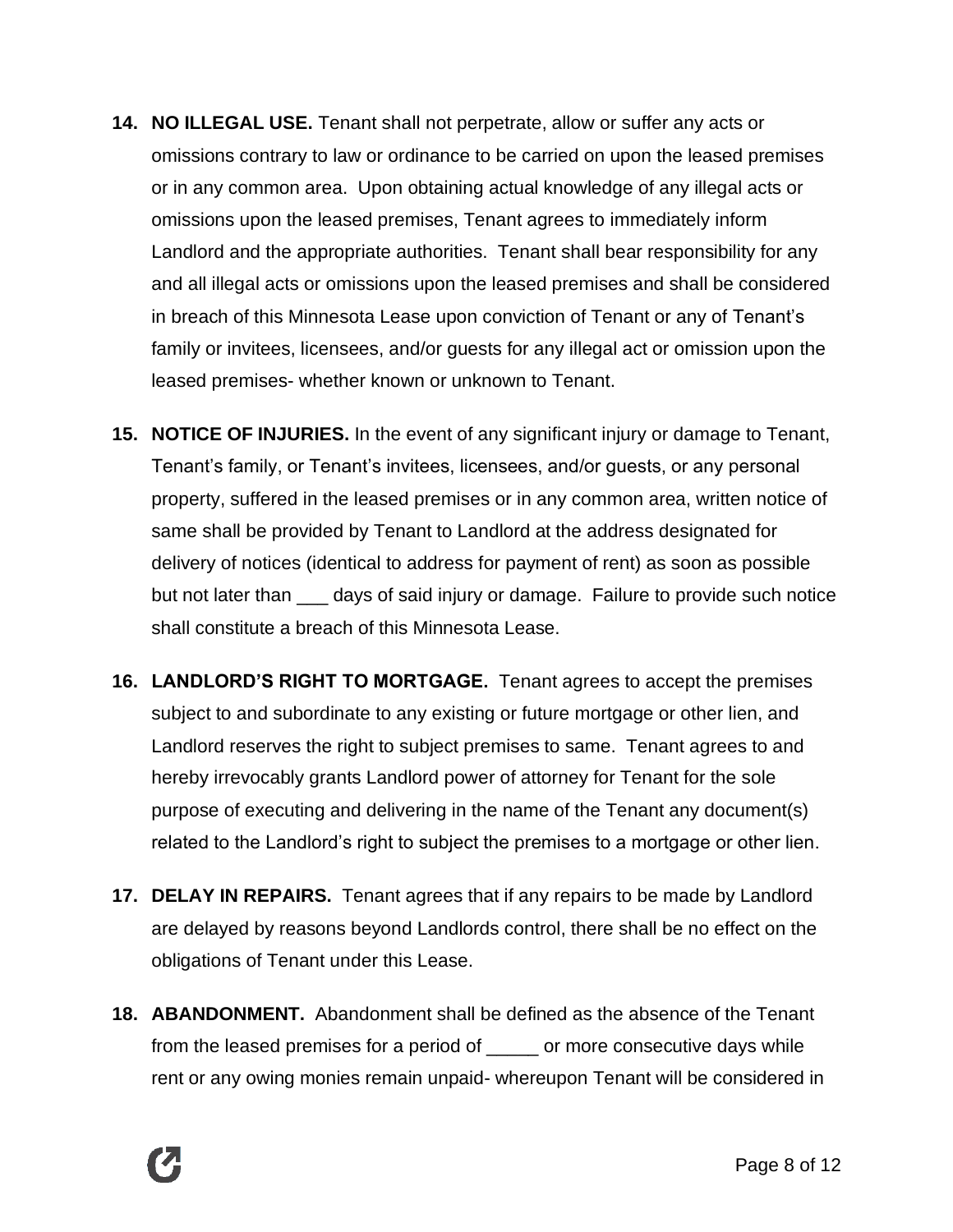breach of this Lease. This definition is subordinate to, and shall not in any way impair, the rights and remedies of Landlord under this Lease or applicable Minnesota law, except that in case of abandonment, Landlord or Landlord's agents may immediately or any time thereafter enter and re-take the leased premises as provided by applicable Minnesota law, and terminate this Lease without notice to Tenant.

- **19. NOTICE OF ABSENCE FROM PREMISES.** If Tenant is to be absent from the leased premises for extending or more consecutive days, written notice of such should be served to Landlord. If such absences are to be customary or frequent, the expected frequency and duration of absence should be summarily noted here: Tenant expressly agrees and understands that absence from the premises, with or without notice, in no way obviates the requirement to pay rent and other monies as stated herein, or the consequences of failure to timely pay same.
- **20. POSSESSION OF PREMISES.** Tenant shall not be entitled to possession of the premises designated for lease until the security deposit and first month's rent (or prorated portion thereof), less any applicable promotional discount, is paid in full and the premises designated for lease is vacated by the prior tenant.
- **21. MATERIALITY OF APPLICATION TO RENT.** All representations made by Tenant(s) on the Application to Rent are material to the grant of this Lease, and the Lease is granted only on condition of the truthfulness and accuracy of said representations. If a failure to disclose or lack of truthfulness is discovered on said Application, Landlord may deem Tenant to be in breach of this Lease.
- **22. MODIFICATION OF THIS LEASE.** Any modification of this Minnesota Lease shall not be binding upon Landlord unless in writing and signed by Landlord or Landlord's authorized agent. No oral representation shall be effective to modify this Lease. If, as per the terms of this paragraph, any provision of this lease is newly added, modified, or stricken out, the remainder of this Lease shall remain in full force and effect.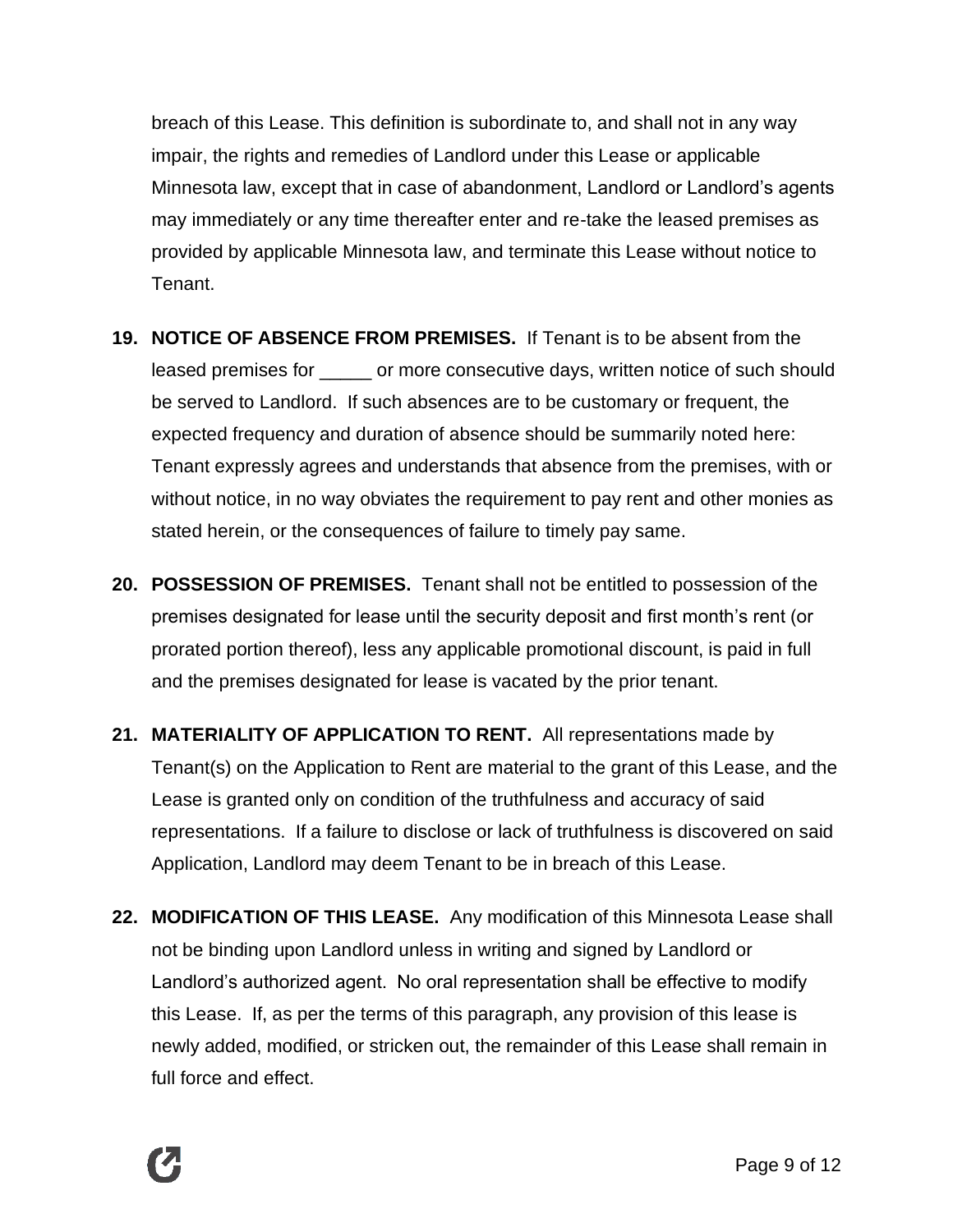- **23. REMEDIES NOT EXCLUSIVE.** The remedies and rights contained in and conveyed by this Lease are cumulative, and are not exclusive of other rights, remedies and benefits allowed law.
- **24. SEVERABILITY.** If any provision herein, or any portion thereof, is rendered invalid by operation of law, judgment, or court order, the remaining provisions and/or portions of provisions shall remain valid and enforceable and shall be construed to so remain.
- **25. NO WAIVER.** The failure of Landlord to insist upon the strict performance of the terms, covenants, and agreements herein shall not be construed as a waiver or relinquishment of Landlord's right thereafter to enforce any such term, covenant, or condition, but the same shall continue in full force and effect. No act or omission of Landlord shall be considered a waiver of any of the terms or conditions of this Minnesota Lease, nor excuse any conduct contrary to the terms and conditions of this Lease, nor be considered to create a pattern of conduct between the Landlord and Tenant upon which Tenant may rely upon if contrary to the terms and conditions of this Minnesota Lease.
- **26. ATTORNEY FEES.** In the event that Landlord employs an attorney to collect any rents or other charges due hereunder by Tenant or to enforce any of Tenant's covenants herein or to protect the interest of the Landlord hereunder, Tenant agrees to pay a reasonable attorney's fee and all expenses and costs incurred thereby, to the greatest extent allowed by applicable law.
- **27. HEIRS AND ASSIGNS.** It is agreed and understood that all covenants of this lease shall succeed to and be binding upon the respective heirs, executors, administrators, successors and, except as provided herein, assigns of the parties hereto, but nothing contained herein shall be construed so as to allow the Tenant to transfer or assign this lease in violation of any term hereof.
- **28. DESTRUCTION OF PREMISES.** In the event the leased premises shall be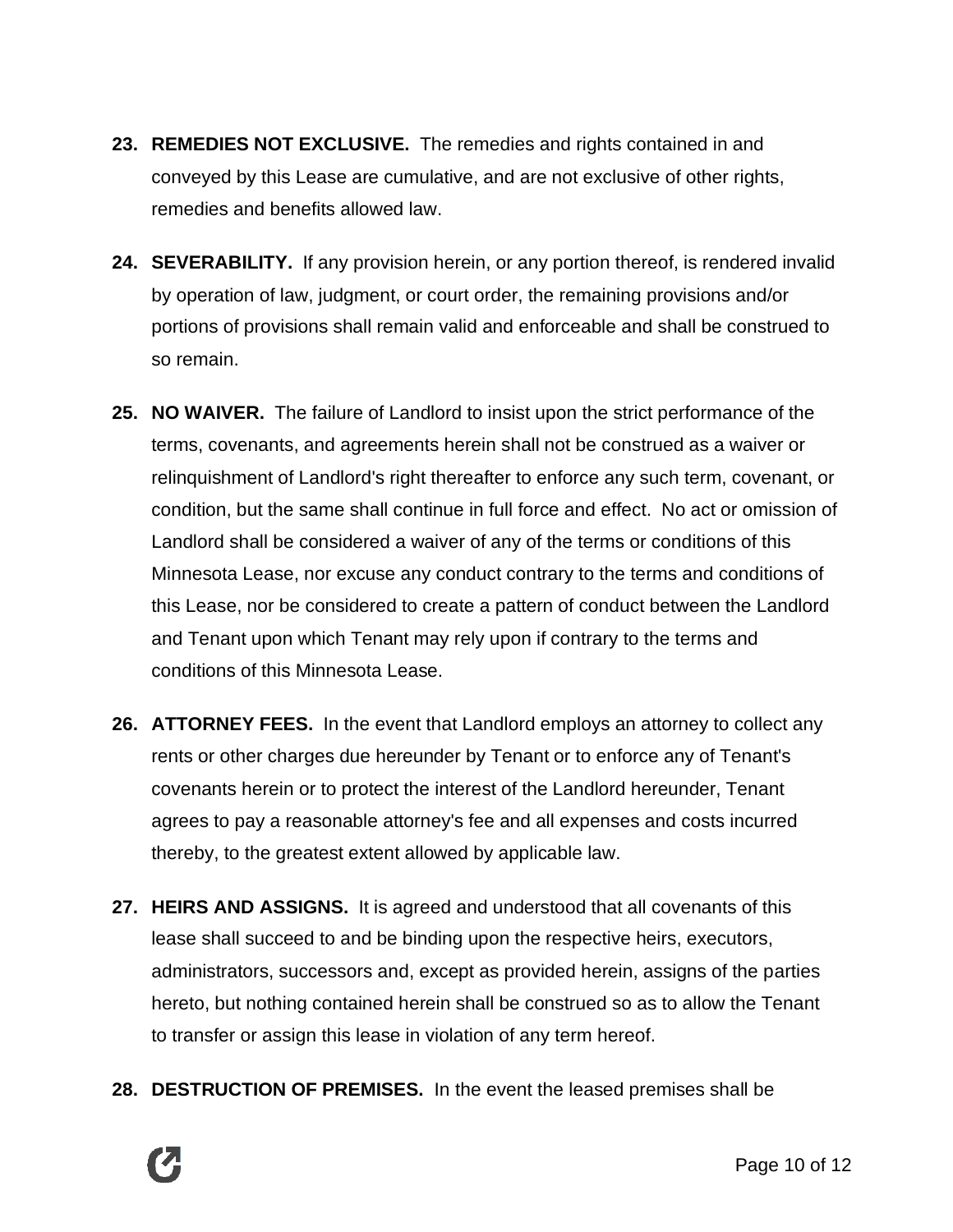destroyed or rendered totally untenable by fire, windstorm, or any other cause beyond the control of Landlord, then this Minnesota Lease shall cease and terminate as of the date of such destruction, and the rent shall then be accounted for between Landlord and Tenant up to the time of such damage or destruction of said premises is the same as being prorated as of that date. In the event the leased premises are damaged by fire, windstorm or other cause beyond the control of Landlord so as to render the same partially untenable, but repairable within a reasonable time, then this lease shall remain in force and effect and the Landlord shall, within said reasonable time, restore said premises to substantially the condition the same were in prior to said damage, and there shall be an abatement in rent in proportion to the relationship the damaged portion of the leased premises bears to the whole of said premises.

- **29. EMINENT DOMAIN.** In the event that the leased premises shall be taken by eminent domain, the rent shall be prorated to the date of taking and this Minnesota Lease shall terminate on that date.
- **30. LANDLORD ENTRY AND LIEN.** Landlord shall have the right to enter the leased premises at all reasonable times for the purpose of inspecting the same and/or showing the same to prospective tenants or purchasers, and to make such reasonable repairs and alterations as may be deemed necessary by Landlord for the preservation of the leased premised or the building and to remove any alterations, additions, fixtures, and any other objects which may be affixed or erected in violation of the terms of this Lease. Landlord shall give reasonable notice of intent to enter premises except in the case of an emergency. Furthermore, Landlord retains a Landlord's Lien on all personal property placed upon the premises to secure the payment of rent and any damages to the leased premises.
- **31. GOVERNING LAW.** This Agreement shall be governed by the laws in the state of Minnesota. The laws being located in Chapter 504B "Landlord and Tenant" of the Minnesota Statutes.